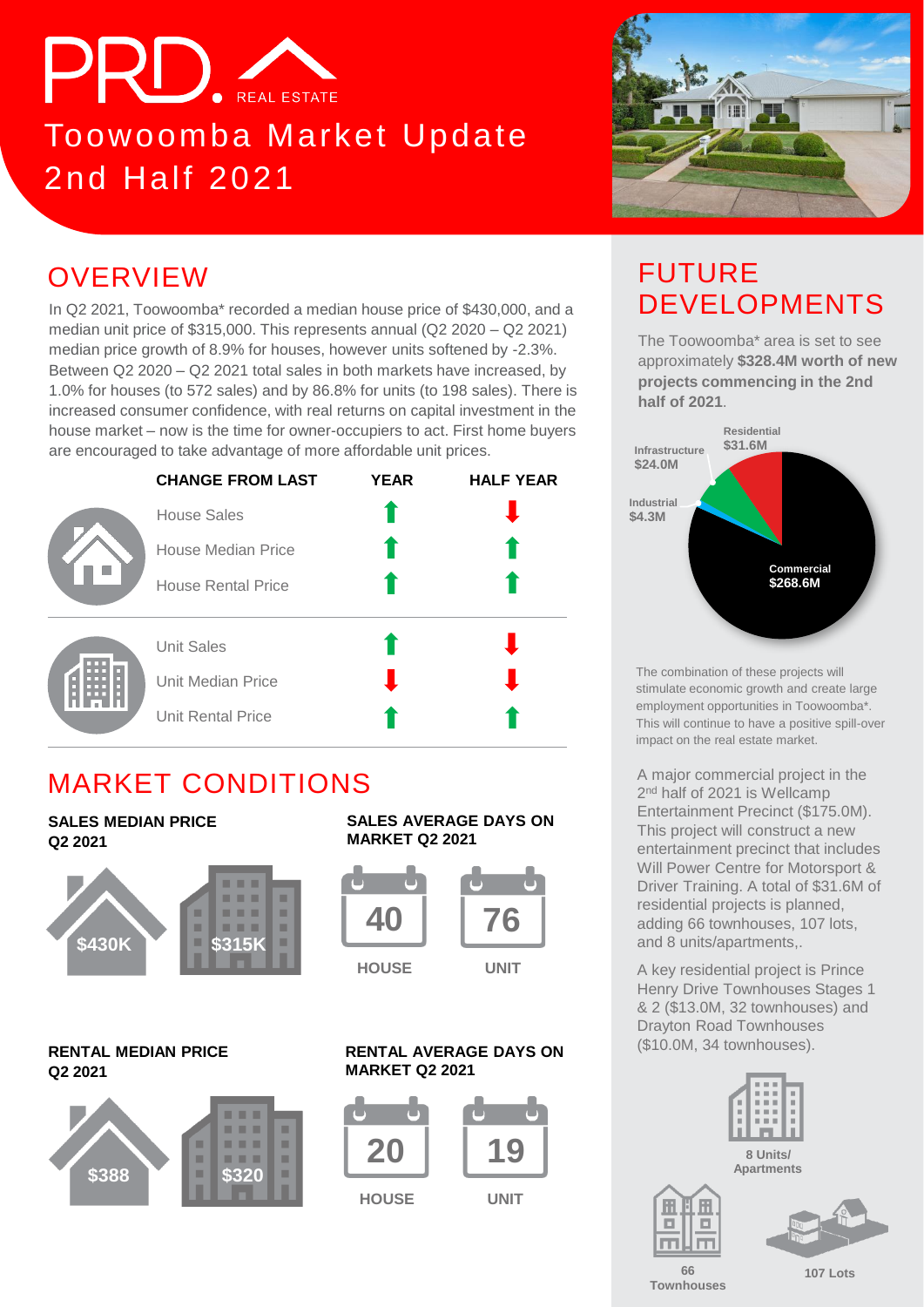# AVERAGE VENDOR DISCOUNT\* KEY COMMENTS

Average vendor discount reflects the average percentage difference between the first list price and final sold price. A lower percentage difference (closer to 0.0%) suggests that buyers are willing to purchase close to the first asking price of a property.



### MARKET COMPARISON

Average vendor discounts between Q2 2020 and Q2 2021 have swung to a 0.4% premium for houses and tightened to -2.3% for units. The Toowoomba\* market is shifting to favour vendors, where house buyers must offer higher than the initial listing price. Unit buyers are still able to benefit from limited discounts available.

The suburb of Toowoomba has historically provided a more affordable median house price to Toowoomba Local Government Area (LGA). However 2021# saw Toowoomba median house price eclipse the LGA. Units on the other hand have become more affordable.

The dominant proportion of homes sold in Toowoomba\* across 2021^ were priced in the lower price segment of \$350,000 to \$449,999 (29.2%). Units also recorded a dominant price point within the lower price segment of \$250,000 to \$349,999 (36.7%). There is a balanced market of stock, however first home buyers should take advantage of current affordable opportunities.



The market comparison graph provides a comparative trend for the median price of houses and units over the past 5 years. The main LGA profiled was chosen based on their proximity to the main suburb analysed, which is Toowoomba.

### PRICE BREAKDOWN 2021^





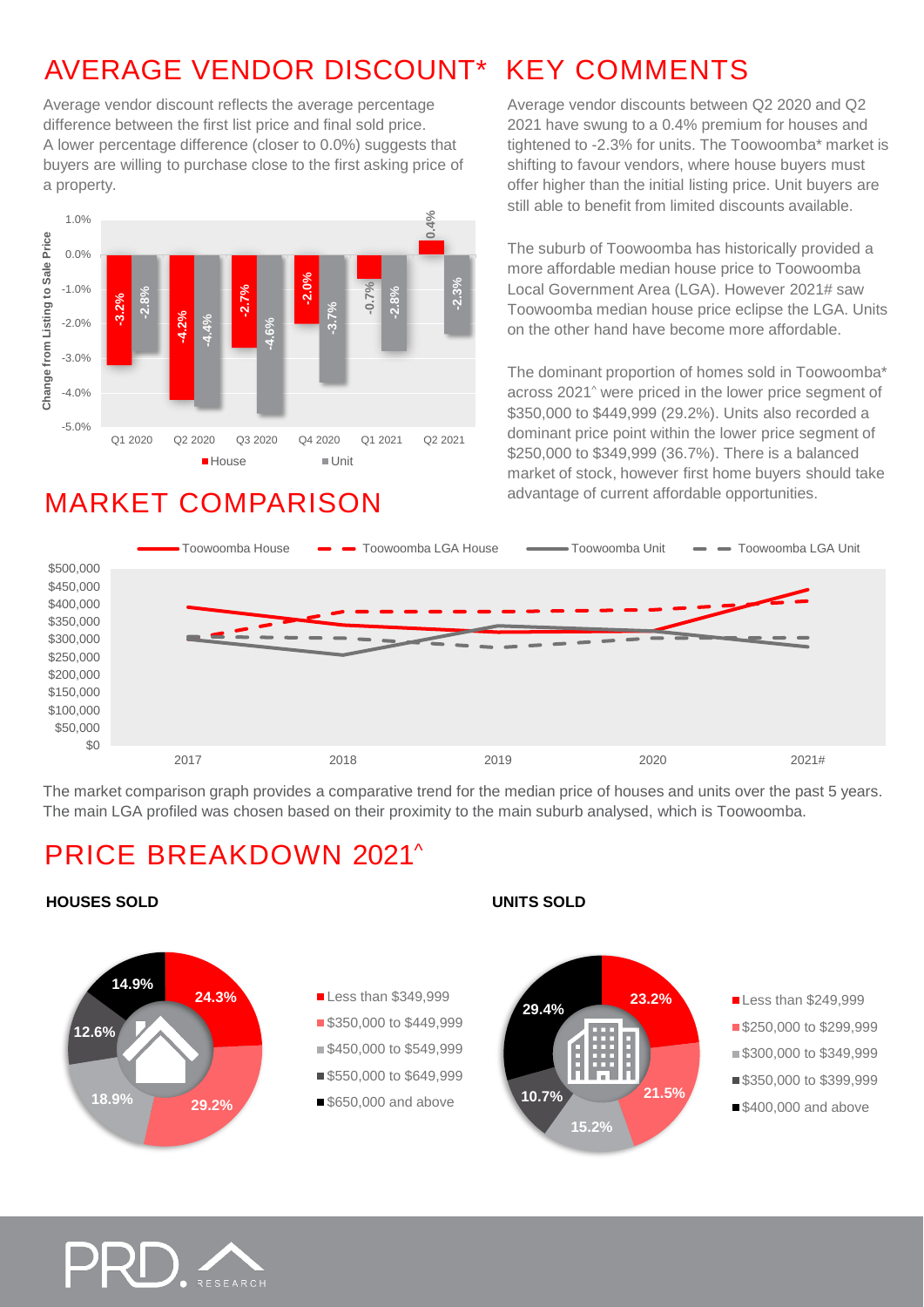# RENTAL GROWTH 2021€

In June 2021, house rental yields in Toowoomba<sup>¥</sup> were recorded at an attractive 4.9%. In the 12 months to Q2 2021, the median house rental price increased by 10.9% to reach \$388 per week, while average days on the market declined by -13.0% (to 20 days). These figures indicate a surge in investment returns, inviting astute investors to enter the market.

4+ bedroom houses have provided investors with +10.0% rental growth annually<sup>€</sup>, with a median rent of \$440 per week.

Also in June 2021, Toowoomba<sup>¥</sup> recorded a vacancy rate of 0.5%, on par with Toowoomba LGA and well below that of Brisbane Metro (1.3%). Vacancy rates in Toowoomba<sup>¥</sup> have continued to decline, recording a history low and remaining well below the Real Estate Institute of Australia's healthy benchmark of 3.0%, as the economy recovers from COVID-19. There is a sustainable healthy rental demand and investors can be confident of a conducive investment environment in Toowoomba<sup>¥</sup>.



# RENTAL VACANCY RATES 2021



### RENTAL YIELD 2021§



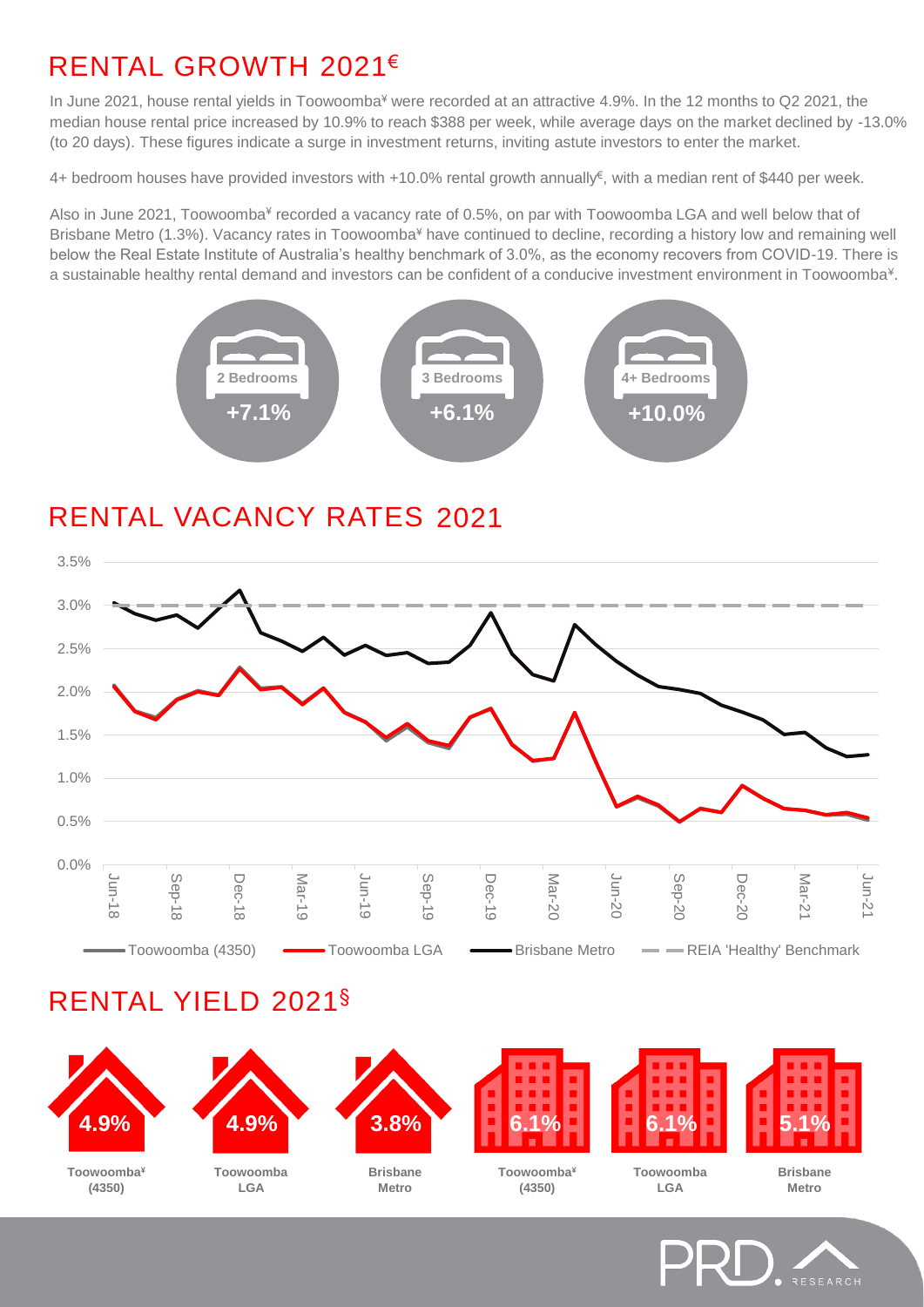# TOP DEVELOPMENTS MAP 2ND HALF 2021<sup>A</sup>



| Location       | <b>Project</b> <sup>£</sup>                                | <b>Type</b>    | <b>Estimated</b><br><b>Value</b> <sup>µ</sup> | <b>Commence</b><br>Date <sup>#</sup> |
|----------------|------------------------------------------------------------|----------------|-----------------------------------------------|--------------------------------------|
| $\mathbf{1}$   | <b>Wellcamp Entertainment Precinct</b>                     | Commercial     | \$175,000,000                                 | 22/11/2021                           |
| $\overline{2}$ | Country Club Living Retirement Village                     | Commercial     | \$50,000,000                                  | 10/12/2021                           |
| 3              | Mary Mackillop College Remaining Stages                    | Commercial     | \$20,000,000                                  | 18/10/2021                           |
| 4              | Alderley Street Fast Food Outlet                           | Commercial     | \$2,000,000                                   | 18/08/2021                           |
| 5              | Pechey Street Commercial & Industrial Development          | Commercial     | \$2,000,000                                   | 18/11/2021                           |
| 6              | Grand Central Shopping Center - Myer Refurbishment         | Commercial     | \$4,500,000                                   | 13/09/2021                           |
| $\overline{7}$ | Gowrie Road Hotel Redevelopment                            | Commercial     | \$4,000,000                                   | 08/11/2021                           |
| 8              | Anzac Avenue & Devine Street Food & Drink Outlets          | Commercial     | \$3,000,000                                   | 18/11/2021                           |
| 9              | Silkstone Village Shopping Centre Stage 2                  | Commercial     | \$1,500,000                                   | 08/11/2021                           |
| 10             | Warrego Highway Industrial Development                     | Commercial     | \$2,400,000                                   | 18/10/2021                           |
| 11             | Mcdougall & Taylor Streets Warehouse                       | Industrial     | \$2,100,000                                   | 06/09/2021                           |
| 12             | Freighter Avenue Industrial Building                       | Industrial     | \$2,200,000                                   | 07/12/2021                           |
| 13             | Toowoomba Hospital Essential Energy                        | Infrastructure | \$2,000,000                                   | 30/11/2021                           |
| 14             | Tummaville Road Bridge Replacement                         | Infrastructure | \$2,900,000                                   | 11/12/2021                           |
| 15             | <b>Highfields Library</b>                                  | Infrastructure | \$13,500,000                                  | 26/07/2021                           |
| 16             | Willis Road Rural Residential Subdivision- (60 Lots)       | Residential    | \$2,500,000                                   | 03/10/2021                           |
| 17             | Drayton Road Townhouses- (34 Townhouses)                   | Residential    | \$10,000,000                                  | 19/10/2021                           |
| 18             | Prince Henry Drive Townhouses Stages 1-2-(32 Townhouses)   | Residential    | \$13,000,000                                  | 18/12/2021                           |
| 19             | The Essence Estate Display Homes Stages 1-2- (9 Dwellings) | Residential    | \$2,300,000                                   | 18/08/2021                           |
| 20             | The Avenues Of Highfields- (27 Lots)                       | Residential    | \$1,200,000                                   | 30/11/2021                           |

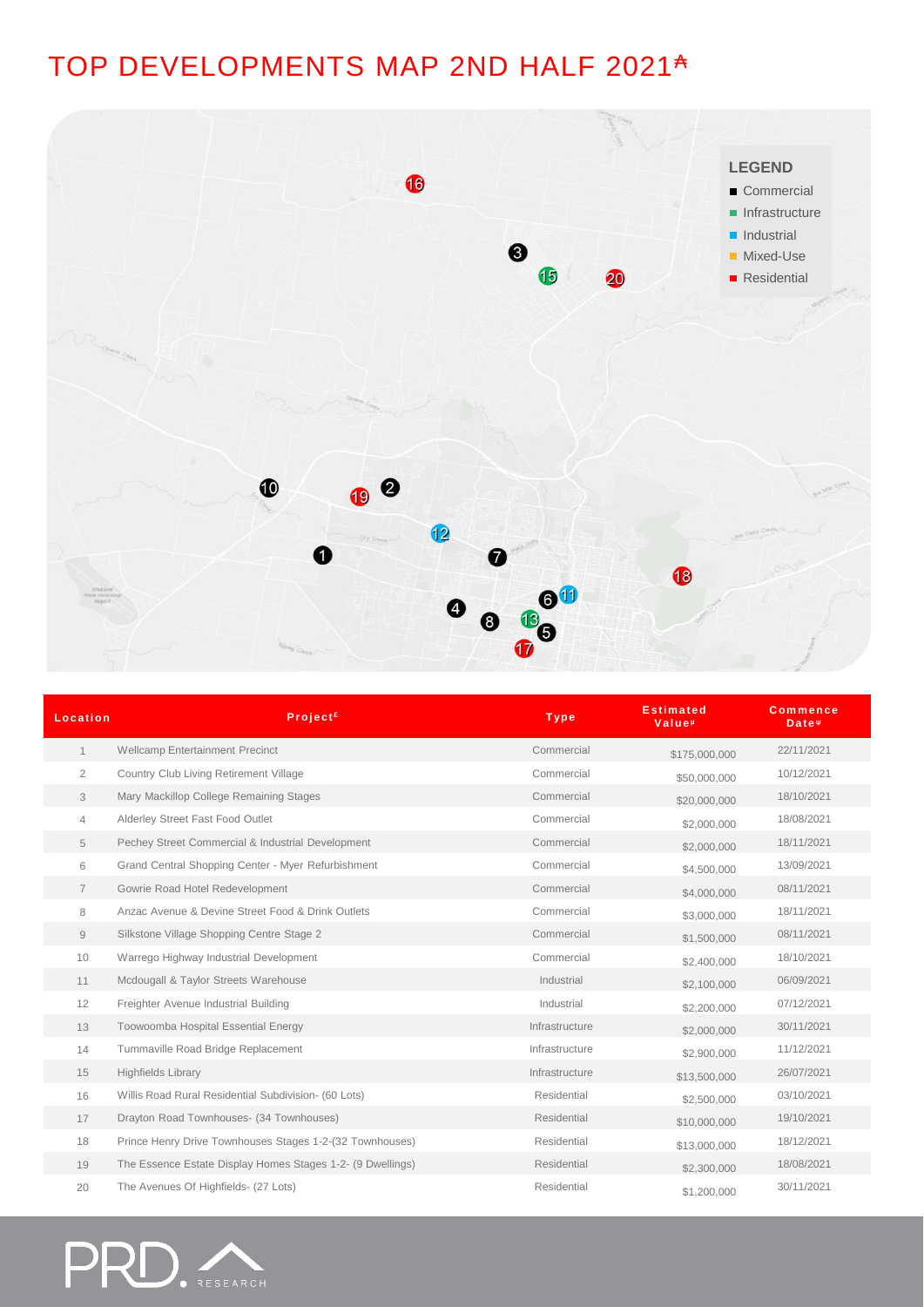

# OUR SERVICES INCLUDE

- Advisory and consultancy
- Market Analysis including profiling and trends
- Primary qualitative and quantitative research
- Demographic and target market Analysis
- Geographic information mapping
- Project Analysis including product and pricing recommendations
- Rental and investment return analysis

# OUR KNOWLEDGE

Access to accurate and objective research is the foundation of all good property decisions.

### OUR PEOPLE

Our research team is made up of highly qualified researchers who focus solely on property analysis.

# OUR SERVICES

Our research services span over every suburb, LGA, and state within Australia; captured in a variety of standard and customised products.



**John Bleakley**, Principal **M** +61 400 723 933 **E** [johnbleakley@prdtba.com.au](mailto:johnbleakley@prdtba.com.au)

**PRD Toowoomba P** +61 7 4638 2877 **F** +61 7 4639 2838

134 Margaret Street Toowoomba QLD 4350

**PRD**[.com.au/toowoomba](https://www.prd.com.au/toowoomba/)